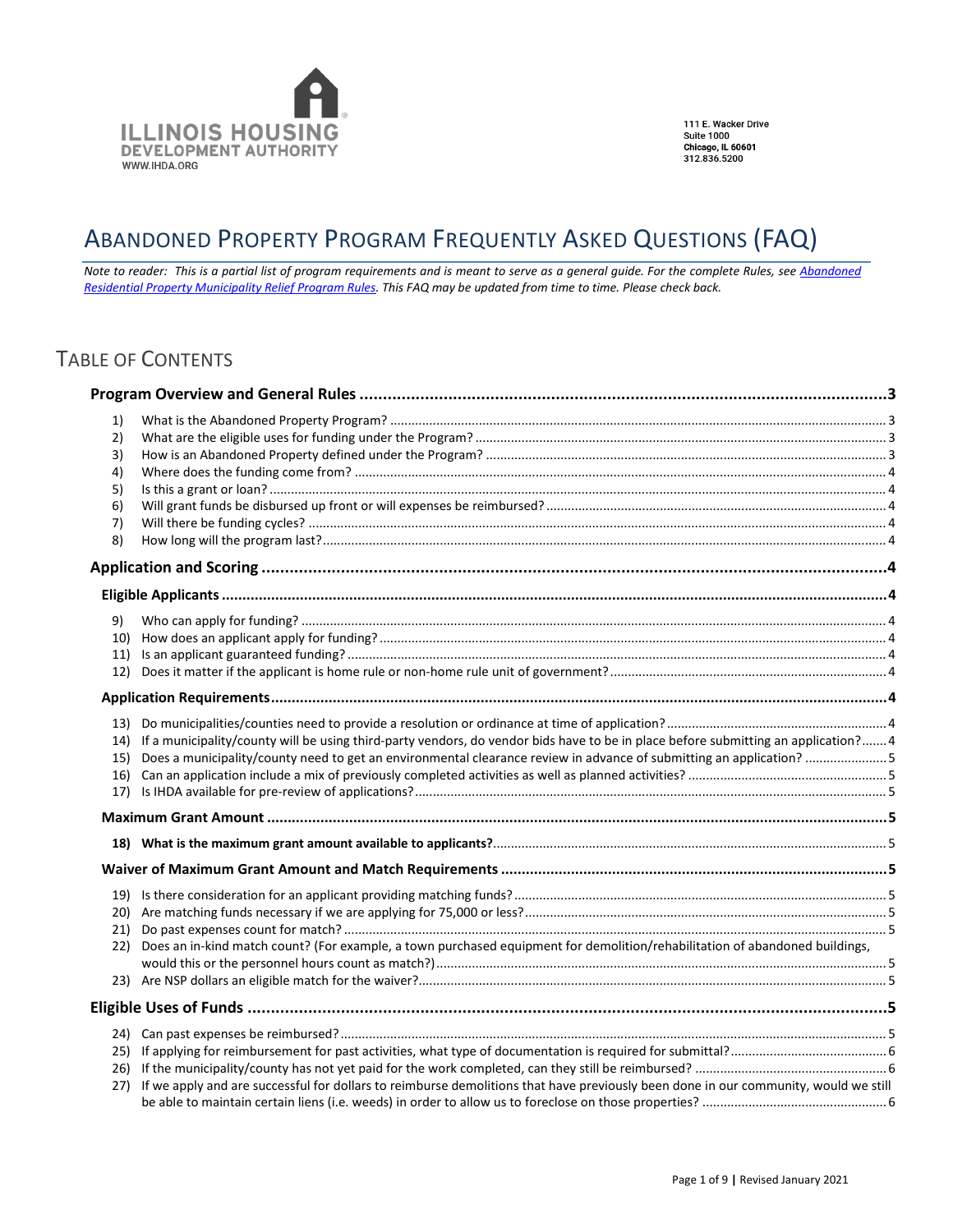|     | 28) If costs are incurred for liens, fines, citations and attorney fees, are applicants allowed to bill those to this program? If they are, do<br>they have to repay IHDA if the lien is lifted or a settlement is made? (During a fast track demo, you cannot bill attorney fees; can you |  |
|-----|--------------------------------------------------------------------------------------------------------------------------------------------------------------------------------------------------------------------------------------------------------------------------------------------|--|
|     |                                                                                                                                                                                                                                                                                            |  |
|     |                                                                                                                                                                                                                                                                                            |  |
| 30) |                                                                                                                                                                                                                                                                                            |  |
| 31) |                                                                                                                                                                                                                                                                                            |  |
| 32) |                                                                                                                                                                                                                                                                                            |  |
| 33) |                                                                                                                                                                                                                                                                                            |  |
| 34) |                                                                                                                                                                                                                                                                                            |  |
| 35) | If meeting requirements takes longer than expected (due to delays beyond applicants control, i.e., State Historic Preservation or                                                                                                                                                          |  |
| 36) | Can we request for reimbursement for an asbestos inspection/abatement in one quarter and then for the demolition of the same                                                                                                                                                               |  |
|     |                                                                                                                                                                                                                                                                                            |  |
| 37) |                                                                                                                                                                                                                                                                                            |  |
| 38) | What if an abandoned property has a state lien placed on it (i.e. a Public Aid lien on a home where a person has been placed in a                                                                                                                                                          |  |
|     | nursing home for years) and the home was left abandoned? How are those state liens handled or would they even be eligible?  7                                                                                                                                                              |  |
| 39) |                                                                                                                                                                                                                                                                                            |  |
| 40) |                                                                                                                                                                                                                                                                                            |  |
| 41) |                                                                                                                                                                                                                                                                                            |  |
| 42) | Is the demolition of an abandoned non-residential building (i.e. a school building) that is zoned residential eligible for the                                                                                                                                                             |  |
|     |                                                                                                                                                                                                                                                                                            |  |
| 43) | If a municipality has four homes meeting the definition of Abandoned Residential Property and there is an abandoned garage on an                                                                                                                                                           |  |
|     | adjacent parcel, can grant funds be used to demolish the garage as well as the Abandoned Residential Properties?7                                                                                                                                                                          |  |
| 44) |                                                                                                                                                                                                                                                                                            |  |
|     |                                                                                                                                                                                                                                                                                            |  |
|     |                                                                                                                                                                                                                                                                                            |  |
|     | 46) The property approval and County Assessor information only need to be submitted with the reimbursement request and not ahead                                                                                                                                                           |  |
|     |                                                                                                                                                                                                                                                                                            |  |
|     |                                                                                                                                                                                                                                                                                            |  |
| 48) |                                                                                                                                                                                                                                                                                            |  |
| 49) |                                                                                                                                                                                                                                                                                            |  |
|     |                                                                                                                                                                                                                                                                                            |  |
|     |                                                                                                                                                                                                                                                                                            |  |
|     | 50) If the municipality/county is a certified unit of local government, and as such are eligible to demolish buildings, why do we need EPA                                                                                                                                                 |  |
|     |                                                                                                                                                                                                                                                                                            |  |
|     |                                                                                                                                                                                                                                                                                            |  |
|     |                                                                                                                                                                                                                                                                                            |  |
|     |                                                                                                                                                                                                                                                                                            |  |
|     |                                                                                                                                                                                                                                                                                            |  |
|     |                                                                                                                                                                                                                                                                                            |  |
|     |                                                                                                                                                                                                                                                                                            |  |
|     |                                                                                                                                                                                                                                                                                            |  |
|     |                                                                                                                                                                                                                                                                                            |  |
|     |                                                                                                                                                                                                                                                                                            |  |
|     |                                                                                                                                                                                                                                                                                            |  |
|     |                                                                                                                                                                                                                                                                                            |  |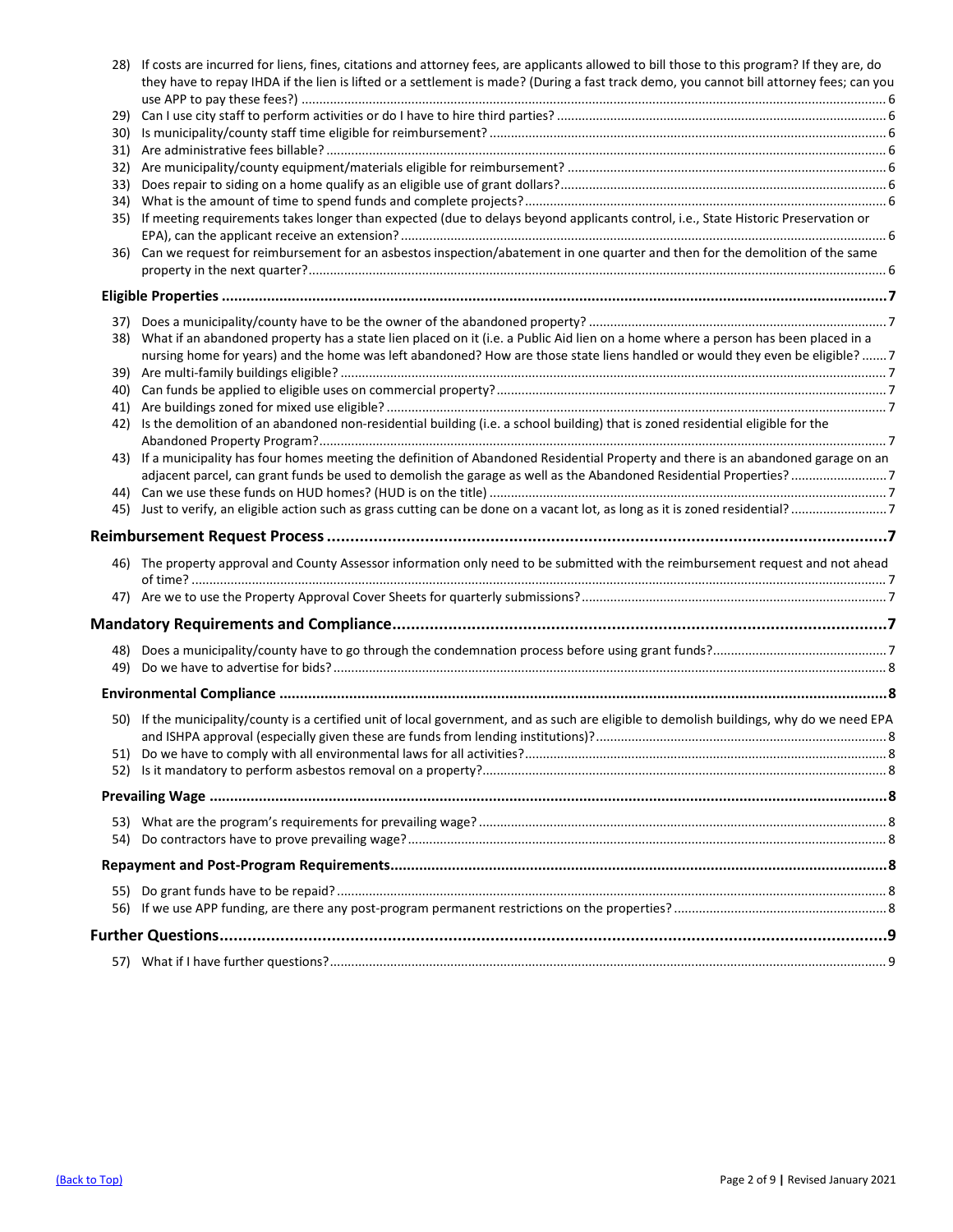### <span id="page-2-0"></span>**Program Overview and General Rules**

### <span id="page-2-1"></span>**1) What is the Abandoned Property Program?**

The Abandoned Residential Property Municipality Relief Fund (the "Program") was created in 2010 under the Save Our Neighborhoods Act. Funding for the Program was expanded by subsequent legislation in June 2013.

### <span id="page-2-2"></span>**2) What are the eligible uses for funding under the Program?**

Grant funds may be used for securing, maintaining, demolishing, or rehabilitating abandoned homes. The rehabilitation of an abandoned residential property is strictly limited in scope to address exterior building safety concerns such as repairing the roof, windows, doors, masonry, or walkways of an abandoned residential property. A list of specific activities allowed as part of securing and maintaining properties may be found a[t Abandoned Residential Property Municipality Relief Program Rules.](http://www.ihda.org/government/documents/Part381RegisterVersion.pdf)

Eligible Properties

- − 1-6 unit residential properties in the State of Illinois
- − Properties that meet the definition of "abandoned" per Program Rules
- − Manufactured home taxed as real property with a foundation and no hitch or wheels
- − Properties may have garages, outbuilding, and/or sheds (demolition/removal of these buildings is an eligible cost if associated residential property meets the definition of "abandoned" per Program Rules)

Ineligible Properties

- − Residential properties knowingly occupied by legal or non-legal residents
- − Historically registered properties
- − Commercial, industrial, or agricultural properties
- − Mixed use properties with a residential unit component

### <span id="page-2-3"></span>**3) How is an Abandoned Property defined under the Program?**

Abandoned Residential Property shall mean real estate that:

- A. Either:
	- 1. Is not occupied by any mortgagor or lawful occupant as a principal residence; or
	- 2. Contains an incomplete structure if the real estate is zoned for residential development, when the structure is empty or otherwise uninhabited and is in need of maintenance, repair or securing.
- B. With respect to which, either:
	- 1. Two or more of the following conditions must be shown to exist in order for a property to be eligible:
		- a) construction was initiated and was discontinued prior to completion leaving a building unsuitable for occupancy, and no construction has taken place in 6 months;
		- b) multiple windows on the property are boarded up, closed off or smashed through, broken off or unhinged, or multiple window panes are broken and unrepaired;
		- c) doors on the property are smashed through, broken off, unhinged, or continuously unlocked;
		- d) the property has been stripped of copper or other materials, or interior fixtures to the property have been removed;
		- e) gas, electric or water services to the entire property have been terminated;
		- f) one or more written statements of the mortgagor or the mortgagor's personal representative or assigns, including documents of conveyance, indicate a clear intent to abandon the property;
		- g) law enforcement officials have received at least one report of trespassing or vandalism or other illegal acts being committed at the property in the last 6 months;
		- h) the property has been declared unfit for occupancy and ordered to remain vacant and unoccupied under an order issued by a municipality or county authority or a court of competent jurisdiction;
		- i) the local police, fire or code enforcement authority has requested the owner or other interested or authorized party to secure or winterize the property due to the local authority declaring the property to be an imminent danger to the health, safety and welfare of the public;
		- j) the property is open and unprotected and in reasonable danger of significant damage due to exposure to the elements, vandalism or freezing; or
		- k) other evidence indicates a clear intent to abandon the property; or
	- 2. The real estate is zoned for residential development and is a vacant lot that is in need of maintenance, repair, and securing.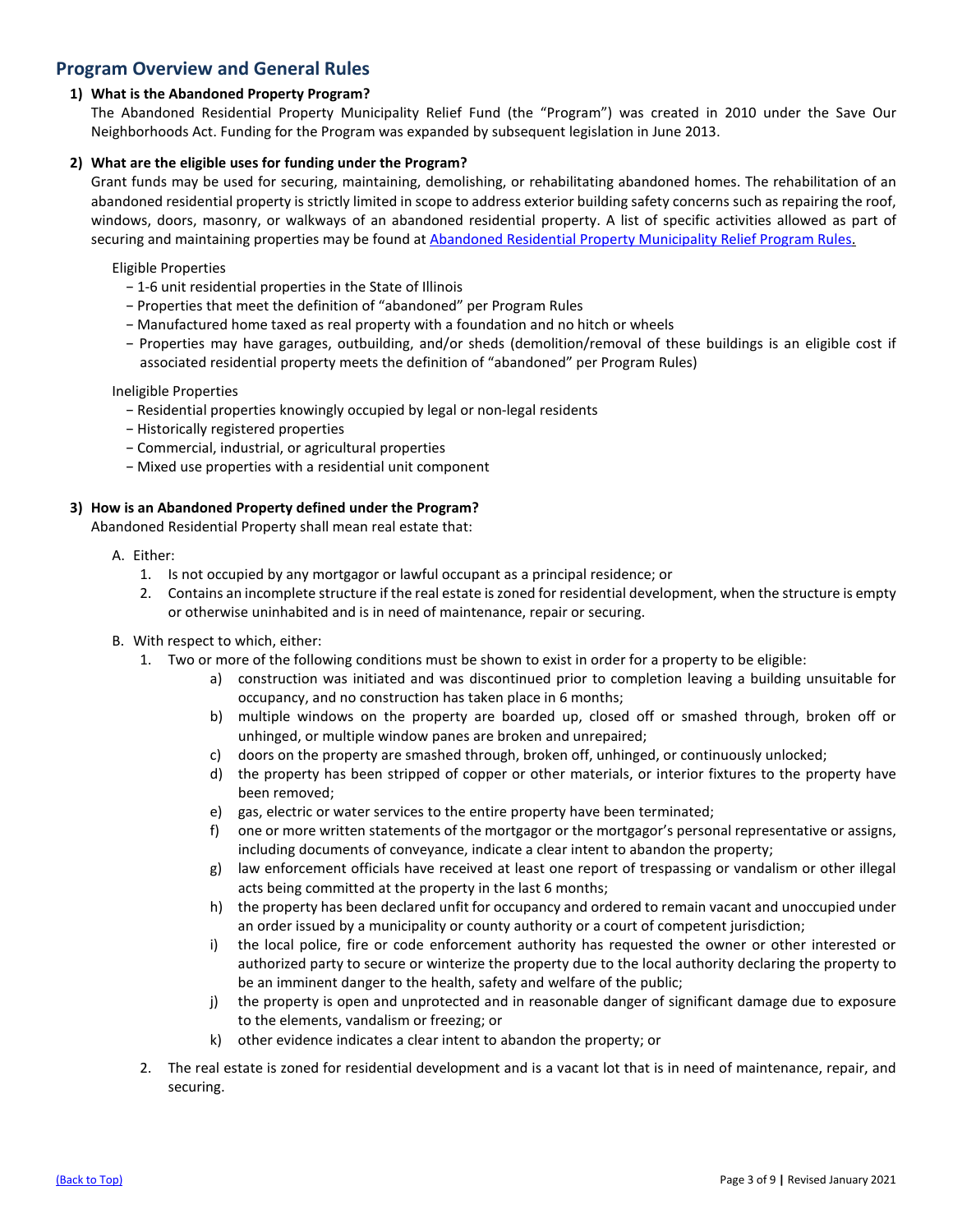### <span id="page-3-0"></span>**4) Where does the funding come from?**

The funds for the Program are collected by the County Clerk and deposited into the State Treasury from fees paid by banks and other lending institutions on a sliding scale depending on how many foreclosures they file each year. Beginning in June 2013, institutions that file more than 175 foreclosures per year will pay \$500 per foreclosure filing, while ones with between 50 and 175 per year will pay \$250 per foreclosure filing, and those with less than 50 foreclosure filings per year will pay \$50 per filing. Subject to the annual receipt of funds and pursuant to Section 381.201 of the Program Rules:

- A. 30% will be granted in Cook County;
- B. 25% will be granted to the City of Chicago;
- C. 30% will be granted in the Collar Counties (DuPage, Kane, Lake, McHenry, and Will); and
- D. 15% will be granted in other areas of the State not previously defined.

The amount of funds on deposit may be viewed on the Illinois Comptroller's website [here.](https://illinoiscomptroller.gov/financial-data/fiscal-information/fund-search/) The Program's special state fund number is 892.

### <span id="page-3-1"></span>**5) Is this a grant or loan?**

This is a grant. Grant funds not used in compliance with the Rules and Grant Agreement are subject to recapture.

### <span id="page-3-2"></span>**6) Will grant funds be disbursed up front or will expenses be reimbursed?**

All expenses will be reimbursed. After the activity is completed and the funds have been expended, expenses must be reported to IHDA. After the report is approved, funds will be reimbursed.

### <span id="page-3-3"></span>**7) Will there be funding cycles?**

There is expected to be one cycle per year based on applications received and funds available.

### <span id="page-3-4"></span>**8) How long will the program last?**

Fees are collected until January 1, 2023 and the Program will continue until funds are no longer available.

### <span id="page-3-5"></span>**Application and Scoring**

### <span id="page-3-6"></span>**Eligible Applicants**

### <span id="page-3-7"></span>**9) Who can apply for funding?**

To be eligible, applicants must be a municipality or a county located in the State of Illinois. A county or municipality may join with other counties/municipalities and together submit a single application. However, each county/municipality may only apply once per funding round.

### <span id="page-3-8"></span>**10) How does an applicant apply for funding?**

A municipality or county applies to the Illinois Housing Development Authority. Information on future funding rounds can be found on IHDA's [Revitalization and Repair Programs website,](https://www.ihda.org/my-community/revitalization-programs/) or by emailing APPinfo@ihda.org.

### <span id="page-3-9"></span>**11) Is an applicant guaranteed funding?**

No. Each application will be scored based on qualifications including applicant's experience or expertise to manage the activities listed in Section 381.203 of the Rules; capacity for effective fiscal management proven through a third-party audit; Applicant's ability to identify which Eligible Uses are to be undertaken with Program funds; time for expending funds (inclusion of a budget and timeline schedule for performing the eligible uses of program funds outlined in the application); and other factors that IHDA requires to ensure proper grant administration.

### <span id="page-3-10"></span>**12) Does it matter if the applicant is home rule or non-home rule unit of government?**

No. Home rule and non-home rule units of government may apply.

### <span id="page-3-11"></span>**Application Requirements**

<span id="page-3-12"></span>**13) Do municipalities/counties need to provide a resolution or ordinance at time of application?**

If awarded grant funds, at time of preparing grant agreements IHDA will need an adopted resolution or ordinance from applicant allowing applicant to accept funds, and a copy of certificate of incumbency of authorized officers.

### <span id="page-3-13"></span>**14) If a municipality/county will be using third-party vendors, do vendor bids have to be in place before submitting an application?**

No, but a solid, well-estimated budget is expected.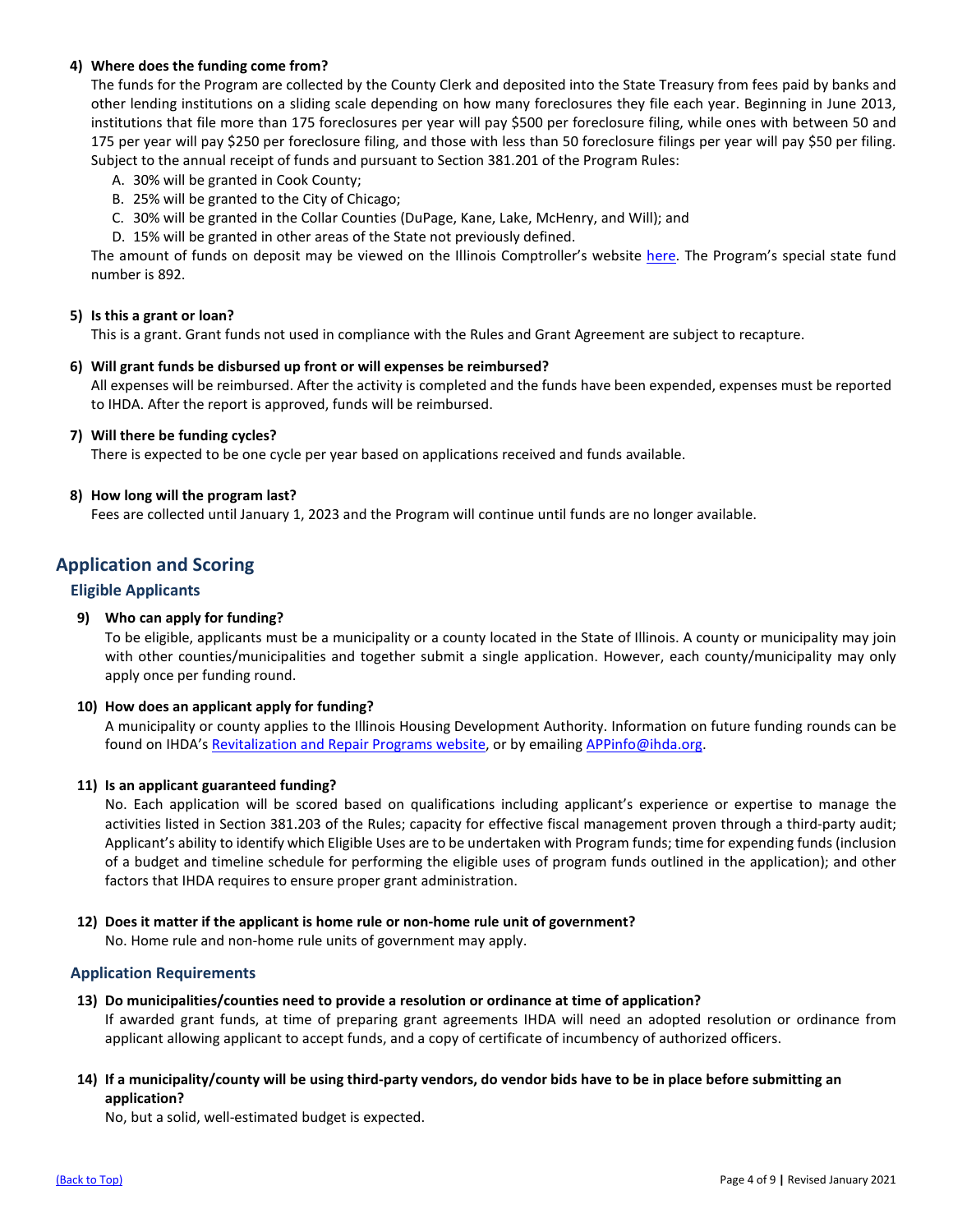<span id="page-4-0"></span>**15) Does a municipality/county need to get an environmental clearance review in advance of submitting an application?** No, but the applicant will need to meet all certifications, including environmental certifications, before grant funds are disbursed.

### <span id="page-4-1"></span>**16) Can an application include a mix of previously completed activities as well as planned activities?**

Yes. However, until an activity has been completed payment will not be released. Each round has a defined start date for previous eligible activities. Consult the relevant funding application for the date. See Question 24.

<span id="page-4-2"></span>**17) Is IHDA available for pre-review of applications?**

No. However, questions may be posed t[o APPinfo@IHDA.org](mailto:APPinfo@IHDA.org) and at any webinar offered prior to a round of funding (se[e here](http://www.ihda.org/my-community/revitalization-programs/) for details).

### <span id="page-4-3"></span>**Maximum Grant Amount**

### <span id="page-4-4"></span>**18) What is the maximum grant amount available to applicants?**

For Round 5, a maximum grant amount of \$75,000 per county/municipality applicant is established for applicants falling within geographic set-aside defined above in 4(D). For applicants falling within the geographic set-asides defined above in 4(A) and 4(C), a maximum grant amount of \$250,000 per county/municipality applicant is established\*. Awards for future rounds are currently unknown and will be determined by the amount of funds accumulated. IHDA does not anticipate that every applicant will apply for the maximum funding available, but will base their application on actual activities that can be addressed during the grant period. Award amounts will depend on the amount of funding available and the capacity of the applicant to undertake the planned activities as well as other applicants in the same geographic area.

An applicant defined in 4(D) may request a waiver of the maximum grant amount by completing the requested information in the application. An applicant must illustrate exemplary capacity, need, and impact in order to be considered for such a waiver. IHDA will consider waiver requests on a case-by-case basis, taking into account the amount of funding available in the geographic set-aside, along with the criteria set forth in the application, to determine whether to grant the waiver. With a waiver request, the maximum grant request for applicants in the set-aside defined in 4(D) is \$150,000 in Round 5.

*\*The City of Chicago, pursuant to legislation, may apply for 25% of the money in the Fund that have been appropriated, subject to the annual receipt of funds.*

### <span id="page-4-5"></span>**Waiver of Maximum Grant Amount and Match Requirements**

### <span id="page-4-6"></span>**19) Is there consideration for an applicant providing matching funds?**

For Round 5, a 1:1 (dollar for dollar) match is required for the amount over \$75,000 for applicants defined in 4(D)\*\*. (The dollar amount may change if the maximum amount of awards changes in future rounds.) Note that a waiver option was not included in Round 4.

*\*\*There is no match requirement for applicants defined in 4(A) and 4(C).*

- <span id="page-4-7"></span>**20) Are matching funds necessary if we are applying for 75,000 or less?** No.
- <span id="page-4-8"></span>**21) Do past expenses count for match?**

Yes, if they are from direct funding or grant funds, meet the definition of Eligible Uses in Section 381.202 of the Rules, and were incurred on or after January 1, 2020 (this date will change for future rounds).

- <span id="page-4-9"></span>**22) Does an in-kind match count? (For example, a town purchased equipment for demolition/rehabilitation of abandoned buildings, would this or the personnel hours count as match?)** No. Matching funds must be direct funding or grant funds. Physical assets or other in-kind donations will not qualify as matching funds.
- <span id="page-4-10"></span>**23) Are federal funding sources such as CDBG, HOME, etc. an eligible match for the waiver?** Yes.

### <span id="page-4-11"></span>**Eligible Uses of Funds**

### <span id="page-4-12"></span>**24) Can past expenses be reimbursed?**

Yes, if they meet the definition of Eligible Uses in Section 381.202 of the Rules, and were incurred on or after January 1, 2017 for Round 4 or January 1, 2020 for Round 5 (this date will change for future rounds).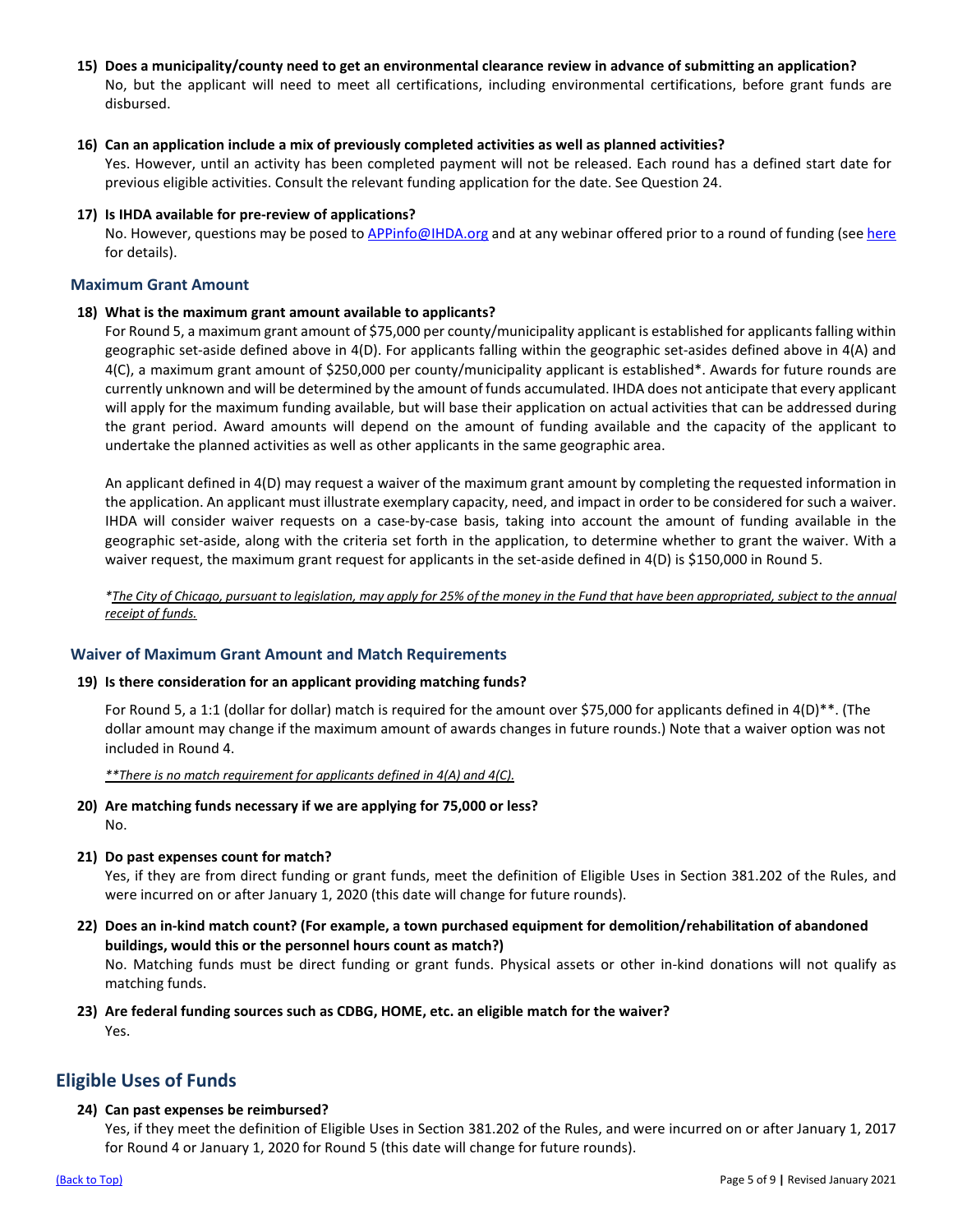- <span id="page-5-0"></span>**25) If applying for reimbursement for past activities, what type of documentation is required for submittal?** Invoices, receipts (proof of payment), a report provided on a form supplied by IHDA, and compliance with all certifications are required for reimbursement.
- <span id="page-5-1"></span>**26) If the municipality/county has not yet paid for the work completed, can they still be reimbursed?**  No. You must submit proof of payment with your reimbursement request to be paid on all eligible activities.
- <span id="page-5-2"></span>**27) If we apply and are successful for dollars to reimburse demolitions that have previously been done in our community, would we still be able to maintain certain liens (i.e. weeds) in order to allow us to foreclose on those properties?**  Applicable local laws should be followed. Municipalities and counties should consult with their legal counsel.
- <span id="page-5-3"></span>**28) If costs are incurred for liens, fines, citations and attorney fees, are applicants allowed to bill those to this program? If they are, do they have to repay IHDA if the lien is lifted or a settlement is made? (During a fast track demo, you cannot bill attorney fees; can you use APP to pay these fees?)**

Program funds can be used to reimburse applicants for Eligible Uses, as that term is defined in Section 381.203 of the Rules. Liens, fines, citations and attorney's fees are not stated Eligible Uses. With respect to the repayment of funds, if a lien is settled or lifted, please refer to the Illinois Municipal Code (65 ILCS5/11/20/15.1 (i-5), which states that all amounts received by the municipality for costs incurred pursuant to this section for which the municipality has been reimbursed under Section 7.31 of the Illinois Housing Development Act shall be remitted to the State Treasurer for deposit into the Abandoned Residential Property Municipality Relief Fund. Applicants should consult with their legal counsel regarding the maintenance of liens. If the municipality has been repaid for a lien that was assisted by APP, then payment shall be remitted to the State Treasurer for deposit into the Abandoned Residential Property Municipality Relief Fund. For further direction please contact [appinfo@ihda.org.](mailto:appinfo@ihda.org)

<span id="page-5-4"></span>**29) Can I use city staff to perform activities or do I have to hire third parties?**

You can use either.

### <span id="page-5-5"></span>**30) Is municipality/county staff time eligible for reimbursement?**

Administrative staff time is not an eligible use. However, staff time for labor directly related to the Eligible Uses, such as the person's time cutting the grass, is eligible. If you are using municipal crews for demo and submitting these costs for reimbursement, you will need to submit a ledger which lists each employee who performed work on the address being submitted for reimbursement, and also shows the hours worked for all employees. You will also need to submit payment verification for this work, such as submitting copies of the pay stubs for these employees which cover the dates under which the work is being charged. Sick and vacation hours for employees are not eligible expenses.

### <span id="page-5-6"></span>**31) Are administrative fees billable?**

No. Grant funds are for Eligible Uses as defined in Section 381.203 of the Rules.

<span id="page-5-7"></span>**32) Are municipality/county equipment/materials eligible for reimbursement?**  No.

### <span id="page-5-8"></span>**33) Does repair to siding on a home qualify as an eligible use of grant dollars?**

Yes, if addressing exterior building safety concerns. Please see definition of Eligible Uses in Section 381.203 of the Rules, part h) rehabilitation. Rehabilitation is strictly limited in scope to address exterior building safety concerns such as repairing of the roof, windows, doors, masonry, or walkway of an Abandoned Residential Property.

- <span id="page-5-9"></span>**34) What is the amount of time to spend funds and complete projects?**  Grant funds must be expended within the time frame of the grant agreement.
- <span id="page-5-10"></span>**35) If meeting requirements takes longer than expected (due to delays beyond applicant's control, i.e., State Historic Preservation or EPA), can the applicant receive an extension?** The Grant Funds Recovery Act allows 24 months for the expenditure of funds. No extensions are expected beyond this period.
- <span id="page-5-11"></span>**36) Can we request for reimbursement for an asbestos inspection/abatement in one quarter and then for the demolition of the same property in the next quarter?**

Yes. You can submit for expenses on the same property in different quarters.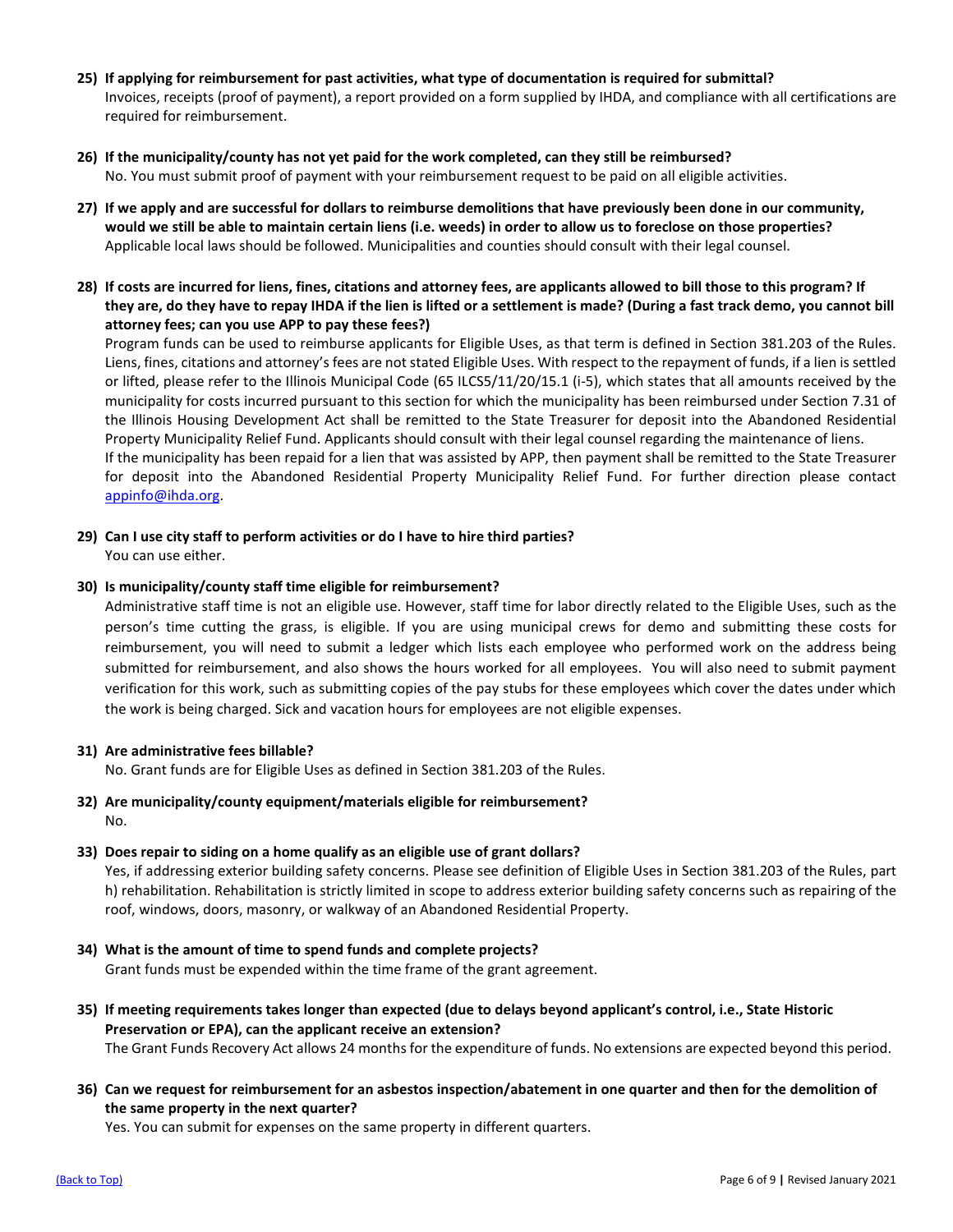### <span id="page-6-0"></span>**Eligible Properties**

- <span id="page-6-1"></span>**37) Does a municipality/county have to be the owner of the abandoned property?** Municipalities and counties applying for grant funds must have the legal authority to undertake activities under the program.
- <span id="page-6-2"></span>**38) What if an abandoned property has a state lien placed on it (i.e. a Public Aid lien on a home where a person has been placed in a nursing home for years) and the home was left abandoned? How are those state liens handled or would they even be eligible?**

Municipalities and counties applying for grant funds must have the legal authority to undertake activities under the program.

<span id="page-6-3"></span>**39) Are multi-family buildings eligible?**

Residential buildings of 1-6 units that meet the definition of Abandoned Residential Property, as that term is defined in Section 15-1200.7 of the Illinois Code of Civil Procedure and Section 381.202 of the Rules, and Residential Real Estate, as that term is defined in Section 15-1219 of the Illinois Code of Civil Procedure are eligible.

- <span id="page-6-4"></span>**40) Can funds be applied to eligible uses on commercial property?** No, the property must be a residential-only property of 1-6 units.
- <span id="page-6-5"></span>**41) Are buildings zoned for mixed use eligible?** No. Buildings must meet the definition of Abandoned Residential Property in Section 381.202 of the Rules.
- <span id="page-6-6"></span>**42) Is the demolition of an abandoned non-residential building (i.e. a school building) that is zoned residential eligible for the Abandoned Property Program?**

No. In order to be reimbursed for Eligible Uses under the Program, the building must meet the definition of Abandoned Residential Property, as that term is defined in Section 15-1200.7 of the Illinois Code of Civil Procedure and Section 381.202 of the Rules, and Residential Real Estate, as that term is defined in Section 15-1219 of the Illinois Code of Civil Procedure.

<span id="page-6-7"></span>**43) If a municipality has four homes meeting the definition of Abandoned Residential Property and there is an abandoned garage on an adjacent parcel, can grant funds be used to demolish the garage as well as the Abandoned Residential Properties?**

No. In this example, demolition of the garage that is not on the same parcel does not fall within the definition of Eligible Uses in Section 381.203 of the Rules. The funds under the program are for Eligible Uses for Abandoned Residential Properties defined in Section 381.202 of the Rules.

<span id="page-6-8"></span>**44) Can we use these funds on HUD homes? (HUD is on the title)**

Municipalities and counties applying for grant funds must have the legal authority to undertake activities under the program.

### <span id="page-6-9"></span>**45) Can an eligible activity, such as grass cutting, be done on a vacant lot as long as it is zoned residential?**

Yes. The property must be zoned residential and meet all the definition of Abandoned Residential Property as defined in Section 381.202 of the Rules. Additionally, the property must have had a residential structure on it at some point in time. IHDA may request information to verify this information in relation to approval of your reimbursement request.

### <span id="page-6-10"></span>**Reimbursement Request Process**

<span id="page-6-11"></span>**46) The property approval and County Assessor information only need to be submitted with the reimbursement request and not ahead of time?**

Yes. Property Approval Information should be submitted in your Individual Unit Submission Packet as part of your Quarterly Reimbursement Request.

<span id="page-6-12"></span>**47) Are we to use the Property Approval Cover Sheets for quarterly submissions?** Yes. grantees are required to use the cover sheets provided with the reporting materials for property approval. Grantees should fill out the Property Approval Cover Sheet and include a copy of the property's most recent assessment.

### <span id="page-6-13"></span>**Mandatory Requirements and Compliance**

<span id="page-6-14"></span>**48) Does a municipality/county have to go through the condemnation process before using grant funds?** Condemnation is not required.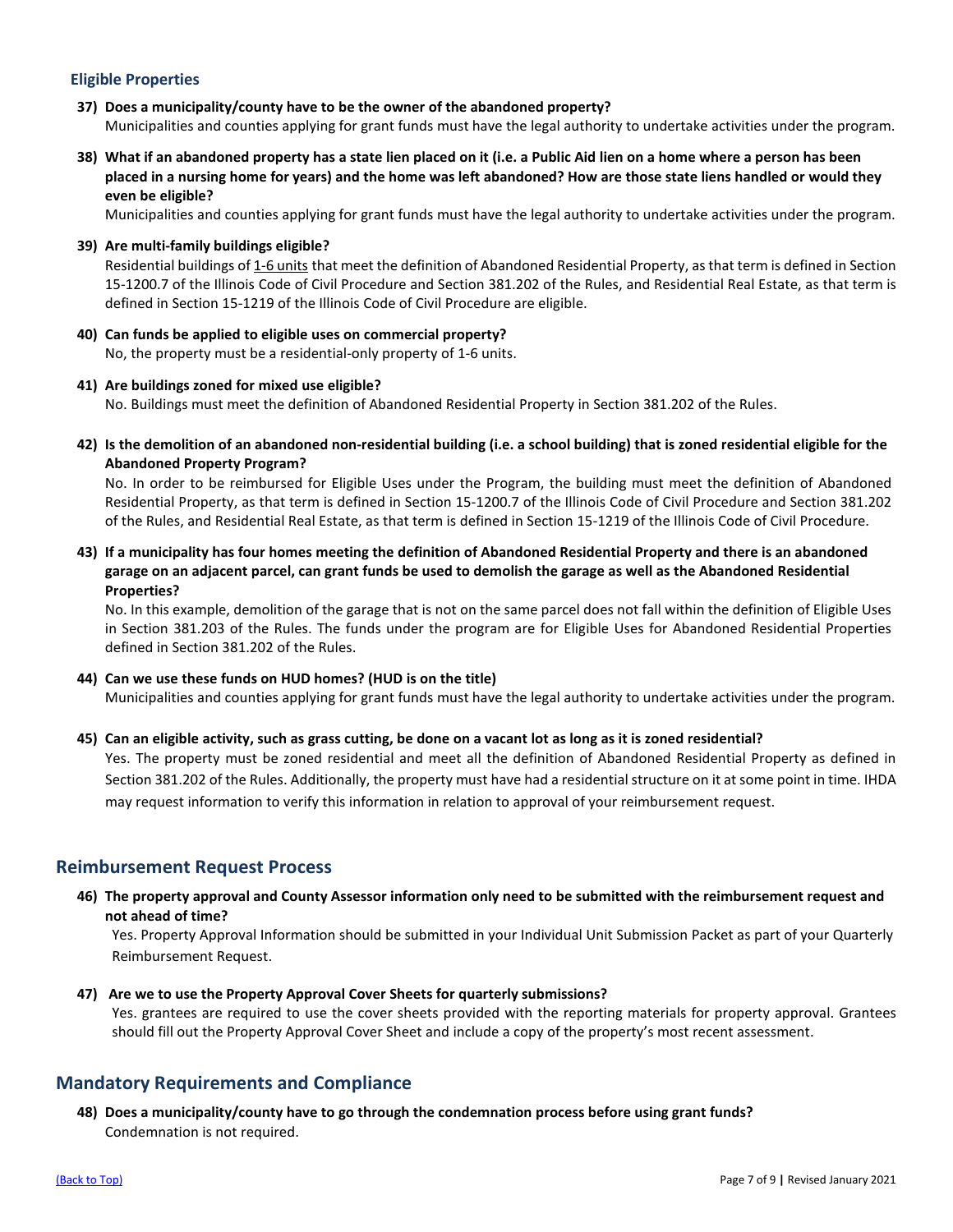### <span id="page-7-0"></span>**49) Do we have to advertise for bids?**

While there are no specific requirements for advertising for bids under the Abandoned Property Program, you are required to comply with all applicable laws and regulations, including applicable municipal procurement policies and procedures as certified in your funding application (certification #10).

### <span id="page-7-1"></span>**Environmental Compliance**

<span id="page-7-2"></span>**50) If the municipality/county is a certified unit of local government, and as such are eligible to demolish buildings, why do we need EPA and ISHPA approval (especially given these are funds from lending institutions)?**

The Abandoned Property Program was created pursuant to state statute and therefore grant funds under the program are considered state funds thereby triggering state historic preservation and environmental requirements.

#### <span id="page-7-3"></span>**51) Do we have to comply with all environmental laws for all activities?**

Yes, a municipality or county must comply with all applicable environmental laws. The Abandoned Property Program was created pursuant to state statute and therefore grant funds under the program are considered state funds, thereby triggering historic preservation and environmental requirements triggered by the activities undertaken. Every property must adhere to the requirements of a Historic Preservation review through the Illinois Historic Preservation Agency (see [https://www2.illinois.gov/dnrhistoric/Preserve/Pages/Resource-Protection.aspx\)](https://www2.illinois.gov/dnrhistoric/Preserve/Pages/Resource-Protection.aspx).

#### <span id="page-7-4"></span>**52) Is it mandatory to perform asbestos removal on a property?**

For any activity undertaken and submitted for reimbursement under your APP award, you must follow all local, county, and state laws that pertain to such activities. When demolishing a property, certified asbestos removal is required in most instances. Please reference your local laws on demolition and abatement.

Asbestos abatement may be an eligible use of Program funds if the asbestos abatement falls under an Eligible Use as defined in Section 381.203 of the Rules. For more information regarding asbestos requirements, see [https://www2.illinois.gov/epa/topics/air-quality/asbestos/Pages/default.aspx.](https://www2.illinois.gov/epa/topics/air-quality/asbestos/Pages/default.aspx)

Additionally, a municipality or county must comply with all applicable environmental laws. The Abandoned Property Program was created pursuant to state statute and therefore grant funds under the program are considered state funds, thereby triggering historic preservation and environmental requirements triggered by the activities undertaken. Every property must adhere to the requirements of a Historic Preservation review through the Illinois Historic Preservation Agency (see [https://www2.illinois.gov/dnrhistoric/Preserve/Pages/Resource-Protection.aspx\)](https://www2.illinois.gov/dnrhistoric/Preserve/Pages/Resource-Protection.aspx).

### <span id="page-7-5"></span>**Prevailing Wage**

### <span id="page-7-6"></span>**53) What are the program's requirements for prevailing wage?**

The Abandoned Property Program follows the Illinois Department of Labor'[s Prevailing Wage Act.](https://www2.illinois.gov/idol/Laws-Rules/CONMED/Pages/prevailing-wage-act.aspx) If a grantee is utilizing state funds (APP grant money) to pay a contractor to do construction or repairs, then prevailing wage needs to be observed.

#### <span id="page-7-7"></span>**54) Do contractors have to prove prevailing wage?**

Contractors utilized for program purposes and compensated under APP grant funds are expected to adhere to all prevailing wage requirements listed above. IHDA may at any time request documentation of the grantee's compliance with these prevailing wage requirements as it deems necessary.

#### <span id="page-7-8"></span>**Repayment and Post-Program Requirements**

#### <span id="page-7-9"></span>**55) Do grant funds have to be repaid?**

Generally, grant funds are not required to be repaid. However, if the municipality has been repaid for a lien that was assisted by APP, then payment shall be remitted to the State Treasurer for deposit into the Abandoned Residential Municipality Relief Fund. See #28 above.

### <span id="page-7-10"></span>**56) If we use APP funding, are there any post-program permanent restrictions on the properties?**

No, there are no post-program permanent restriction on properties under the Abandoned Property Program. Do bear in mind that per the program rules, you must maintain records that pertain to the program for 5 years.